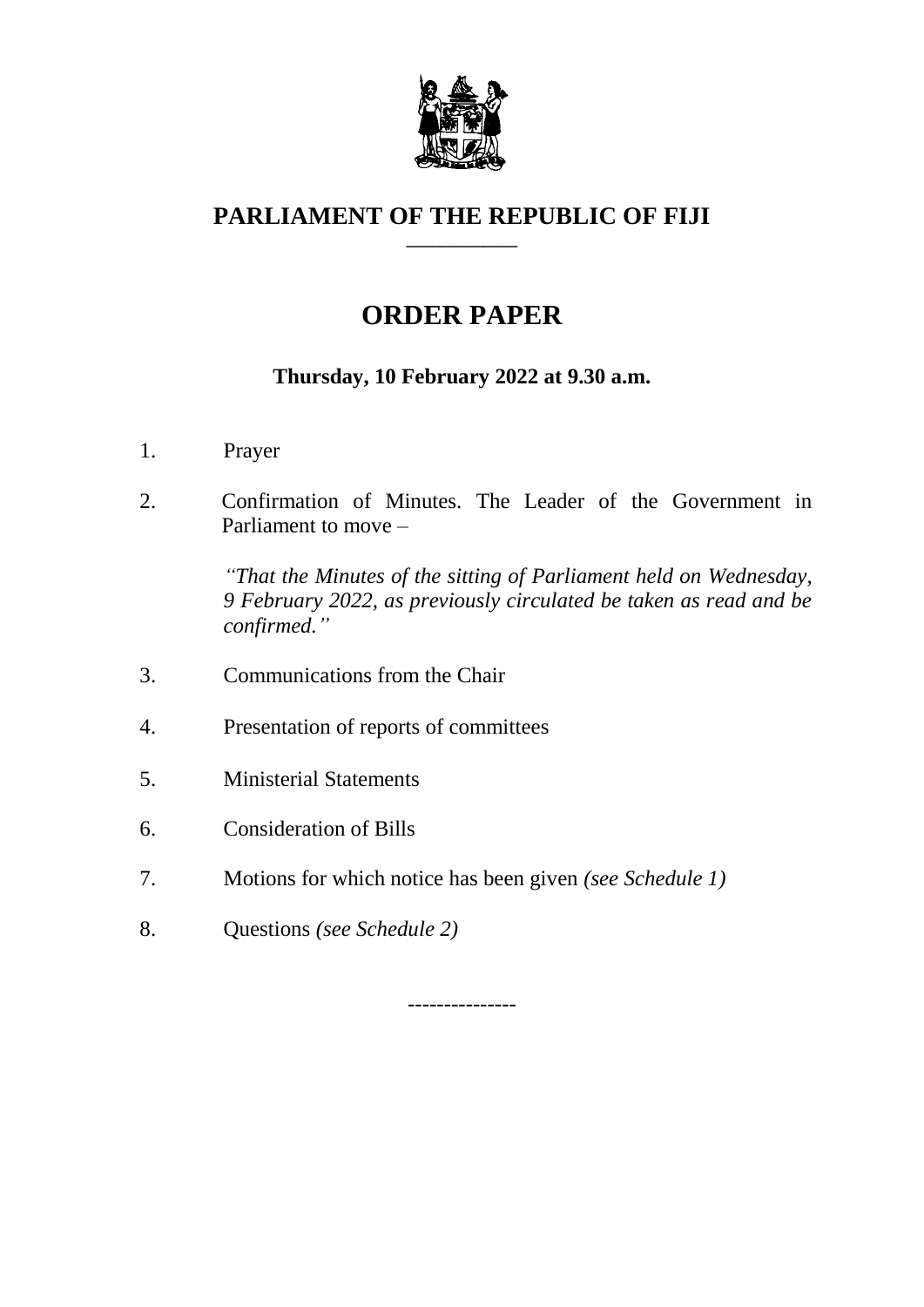## **SCHEDULE 1 — MOTIONS FOR DEBATE**

1. Hon. Alexander O'Connor to move –

"That Parliament debates the 'Consolidated Review Report of the Ministry of Foreign Affairs Annual Reports 2017-2018 and 2018-2019' which was tabled on 21 September 2021." *(Parliamentary Paper No. 60 of 2021)* 

2. Hon. Sanjay Kirpal to move –

"That Parliament debates the 'Review of the Ministry of Agriculture Annual Report for the Period 1st January to 31st July 2016' which was tabled on 22 September 2021." *(Parliamentary Paper No. 90 of 2021)*

3. Hon. Alvick Maharaj to move –

"That Parliament debates the 'Review of the Performance Audit on the Management of Environment Impact Assessment' which was tabled on 21 September 2021." *(Parliamentary Paper No. 57 of 2021)*

4. Hon. Sanjay Kirpal to move –

"That Parliament debates the 'Review of the Department of Forestry Annual Report for the Period 1st January to 31st July 2016' which was tabled on 22 September 2021." *(Parliamentary Paper No. 79 of 2021)*

## **SCHEDULE 2 — QUESTIONS**

#### **Oral Questions**

- 32/2022 Hon. Lenora Qereqeretabua to ask the Minister for Education, Heritage and Arts, and Local Government – Can the Minister inform Parliament what steps have been taken so far to achieve the critical reforms of the Local Government Act 1972.
- 33/2022 Hon. Alvick Maharaj to ask the Minister for Defence, National Security and Policing, Rural and Maritime Development and Disaster Management – Can the Minister update Parliament on the progress of the High Risk Water and Sanitation Programme.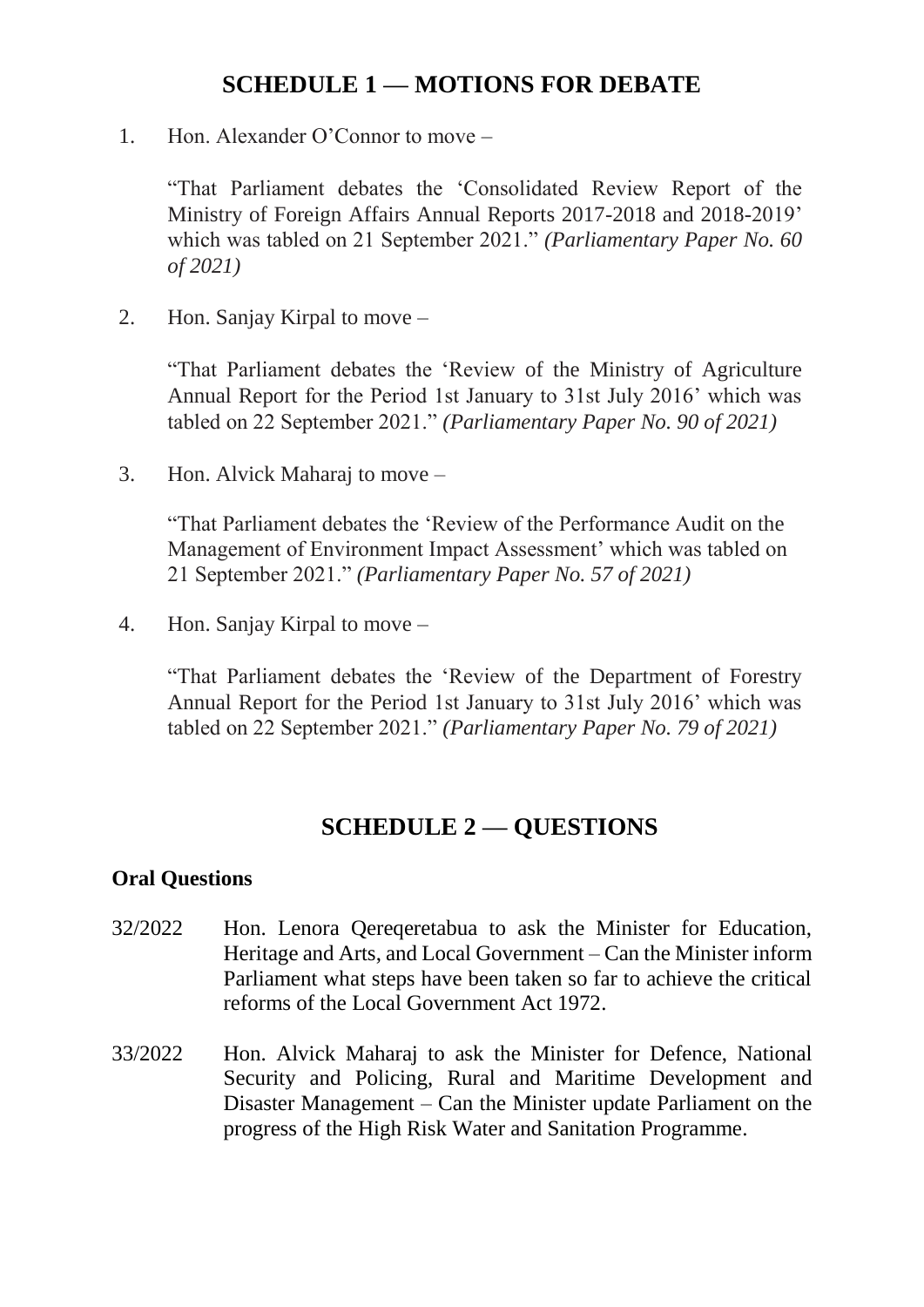- 34/2022 Hon. Inosi Kuridrani to ask the Minister for Agriculture, Waterways and Environment – Can the Minister update Parliament on the implementation of the Agricultural Assistance on Farm Response Package, Home Gardening Seed Packages and Improvement of Farm Genetic Attributes as part of the COVID-19 Response.
- 35/2022 Hon. Joseph Nand to ask the Minister for Agriculture, Waterways and Environment – Can the Minister inform Parliament on how the Ministry is supporting women engaged in the Agriculture sector.
- 36/2022 Hon. Ro Teimumu Kepa to ask the Minister for Education, Heritage and Arts, and Local Government – Can the Minister update Parliament on the Free Education Grants for all educational institutions during the pandemic.
- 37/2022 Hon. Selai Adimaitoga to ask the Minister for Women, Children and Poverty Alleviation – Can the Minister update Parliament on the Transformative Institutional Capacity Development initiative.
- 38/2022 Hon. Aseri Radrodro to ask the Prime Minister and Minister for iTaukei Affairs, Sugar Industry, Foreign Affairs and Forestry – Can the Prime Minister inform Parliament how the recent sugar price increase will impact stakeholders including the Fiji Sugar Corporation (FSC), landowners and farmers.
- 39/2022 Hon. Alexander O'Connor to ask the Attorney-General and Minister for Economy, Civil Service, Communications, Housing and Community Development – Can the Minister inform Parliament on the progress of the Northern Connectivity Programme as announced in Parliament last year.

#### **Written Questions**

- 40/2022 Hon. Mikaele Leawere to ask the Attorney-General and Minister for Economy, Civil Service, Communications, Housing and Community Development – Can the Minister inform Parliament on the benefits of the Community-Based Corrections Programme in particular –
	- (a) how many offenders have participated in the programme and by Division since 2018; and
	- (b) the number of community-based organisations by Division who have participated in the programme since 2018.